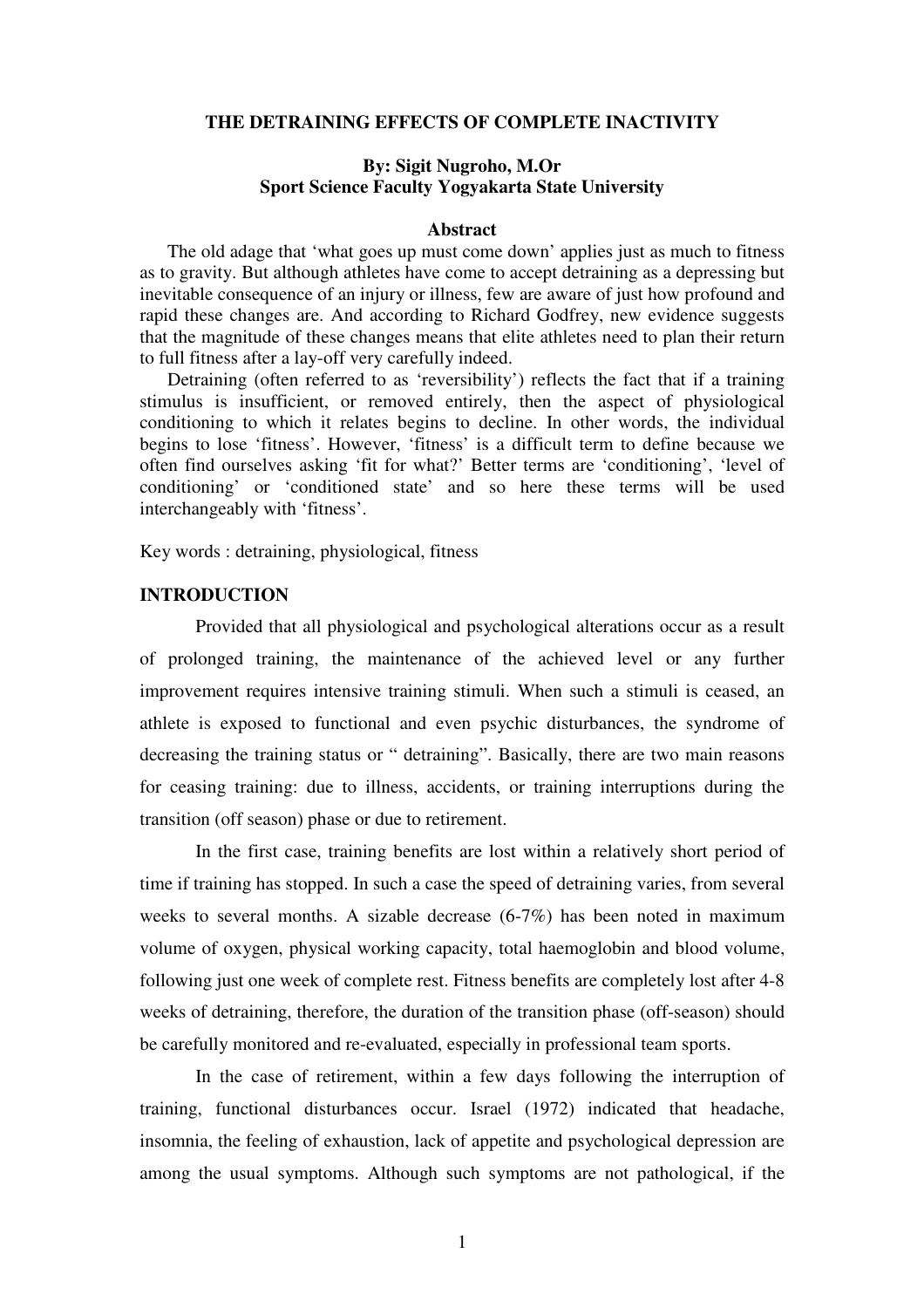cessation of training persists, they may be displayed for a long time, even years, indicating the inability of the human body to adjust to a state of inactivity.

In general, the removal of a training stimulus produces a significant loss in conditioning after two to six weeks. In addition, it is simply not possible to train all aspects of physiology simultaneously, hence the concept of period. To date, the vast majority of detraining research has focused on club level athletes hardly surprising as it's very difficult to convince elite athletes to stop training just to allow scientists to get a feel for the consequences. For the first time, however, this article will present findings from an elite athlete the author's own research data on the detraining and retraining of an Olympic gold medallist rower.

What happens to highly conditioned athletes who have dine-tuned their performance skills to am peak level but find that the commpetitive season and daily training have come to a sudden end? Most athletes in team sports go into physical hibernation at this time. Many have been working 2 to 5 hr each day to perfect their skills and improve their physical condition and welcome the opportunity to completely relax, puposely avoiding any strenuous physical activity.

Athletes generally agree that suffering the pain of an injury is bad enough, but situation is ev en worse when it force them to stop training. Most fear that all they have gained through hard training will be lost during a period of inactivity. But recent studies reveal that a few daya of rest or reduced training will not impair and might even enhance performance. Yet at some point, training reduction or complete inactivity will produce a decrement in physiological function and performance. (Wilmore Costill, 1994: 309)

## **LITERATURE REVIEW**

Most training benefits are lost within a relatively short period of time after training has stopped. The speed of complete detraining effect is, however, some what variable, requiring anywhere from several weeks to several months. For example, sizable decreases 6 to 7 % have been noted in max  $VO<sub>2</sub>$ , physical working capacity, total hemoglobin, and blood volume following just 1 week of complete bed rest (Friman, 1979). In addition, in rats it has been shown that onehalf of the absolute increase in cytochrome C (one of the electron transport system enzymes) caused by training will be lost in just 7 days (Booth and Holloszy, 1977). At this rate, the activity of the enzyme would be at pretraining values in about 1 month. A similar time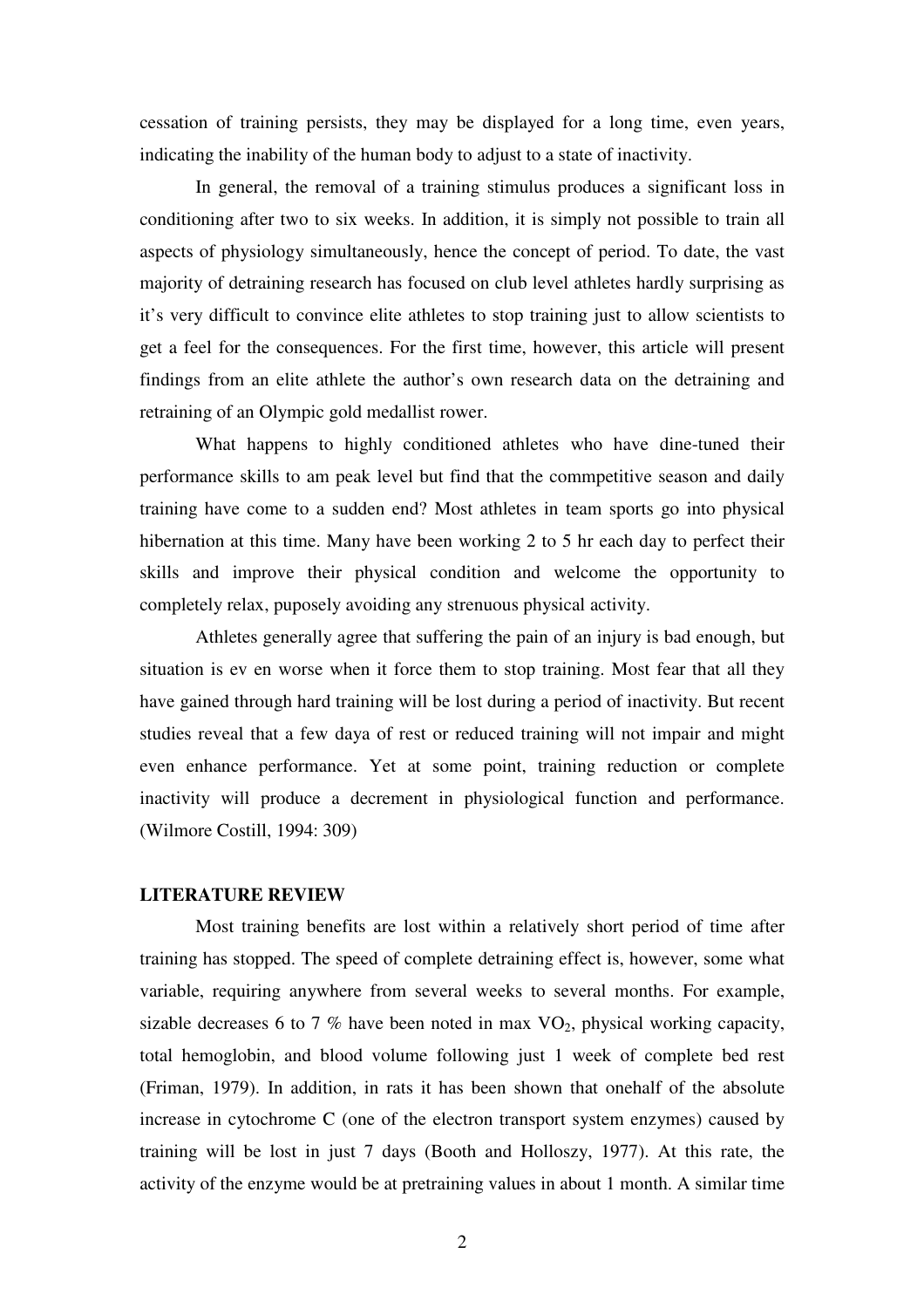course of response for other muscle enzyme in human has also been demonstrated (Fox, Bowers and Foss, 1993: 355).

Obviously, in such circumstances the best therapy is physical activity. For athletes who experience an injury or illness, the coach should cooperate with the physician in prescribing adequate, if any, physical training. Although during most illnesses physical activity is not advisable, the injured athletes may be in a position to endure limited exertion, which still may maintain a certain level of physical preparation and may lessen the detraining syndrome. during the recuperation, especially following illness. Training must be progressive with the body's readaptation to previous stimuli as the main objective. The duration of training may be increased from 10-15 minutes to 60 minutes and later to 90 minutes, with a load of up to 50% of the load utilized prior to the illness. In such circumstances, according to Israel (1972), the heart rate may reach levels of between 140-170 beats per minute.

Of special concern to each coach should be those athletes who retire from training. Throughout each athlete's career he / see ought to learn that after retirement the cessation of training has to be reduced progressively. Detraining has to be organized over many months and even years, so that the athlete's body may be progressively brought down to a low level of activity.

As far as the content, volume and intensity of training is concerned. It may be planned according to each individual's free time and sporting facilities. Among the first training parameters to be reduced progressively are the number of training lessons and the intensity. The number of lessons may be reduced to 3-5 sessions per week, with a progressively lower intensity. As time progresses, the volume of training, especially its duration, ought to be lessened as well. The content of physical activity should be diverse. In fact, in most cases, exercise from other sports may be considered since the athletes may be saturated by those from their own specialty, which were performed for several years. Running, swimming and cycling may be considered by most athletes, since they can be performed individually and serve to maintain an adequate level of fitness.

Although the above are just general suggestions, detraining is of concern to all athletes. All athletes, following their retirement, should remain physically active for their own general physical and mental well-being (Bompa, 1994: 21).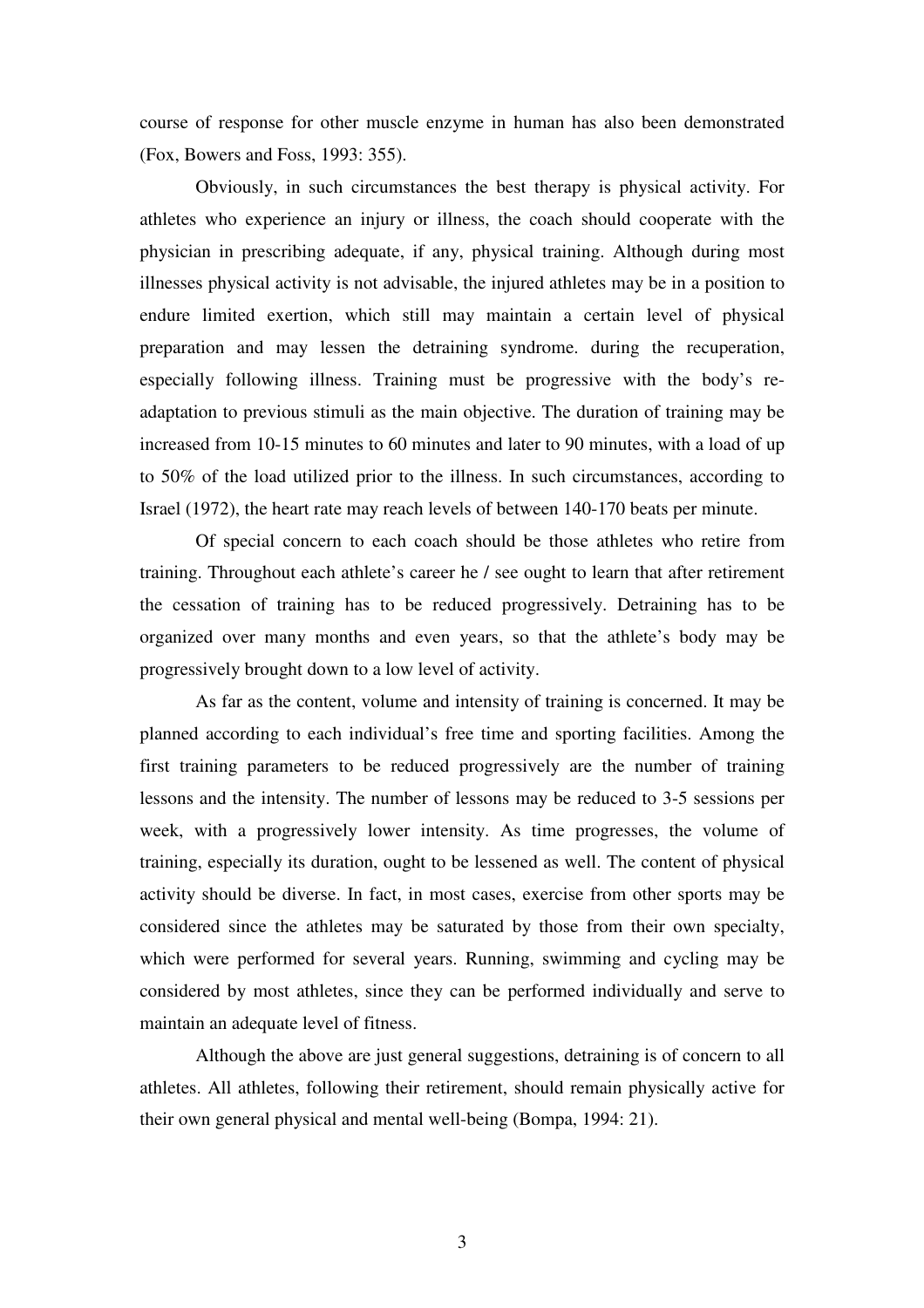### **A. Effects of Detraining on the Major Physiological Systems**

According to Richard Godfrey (2008) effects of detraining on the major physiological systems

### **1. Cardio-respiratory detraining**

Maximal oxygen uptake (VO2max) has been shown to decline by anything from 4-20% with inactivity of two weeks or more. VO2 max has two major components: maximal cardiac output (Q max – litres per minute) and the maximal rate of oxygen uptake and consumption in the working muscles. This explains why two types of training improve VO2max. High intensity intervals (heart rate greater than 90% of max) of two to four minutes are used to improve Q max and long slow distance (LSD) training is used to improve oxygen uptake and consumption in the muscles. With detraining of endurance-trained athletes blood volume is reduced by 5-12% within the first two days. This reduction in blood volume is the primary reason for the observed rapid decline in cardiovascular function. As a direct result there is a decrease in cardiac output (amount of blood pumped per minute) and stroke volume (amount of blood pumped per beat) with an attendant increase in heart rate during sub maximal exercise – consistent with the equation

### **2. Cardiac Output = Heart Rate x Stroke Volume**

The dimensions of the heart have been found to decrease in parallel with stroke volume during eight weeks of inactivity, with left ventricular posterior wall thickness decreasing progressively by 25% and left ventricular mass decreasing by almost 20% in the first three weeks. Respiratory function is also altered with inactivity. Maximal voluntary ventilation has been shown to decrease by 10-14%, while in the longer term the ventilator response to increasing carbon dioxide levels increases after two years without training. It also appears that the energy cost of breathing is increased with detraining as increasingly more blood flow is 'stolen' by respiratory muscles working at more than 55% of forced vital capacity.

#### **3. Metabolic detraining**

Respiratory exchange ratio (RER) is calculated from the amount of oxygen consumed versus the amount of carbon dioxide produced during exercise, and gives an indication of which fuels (fat, carbohydrate and protein) predominate. After detraining has occurred, there's a comparative increase in the amount of carbohydrate used as fuel during both maximal and sub maximal exercise, with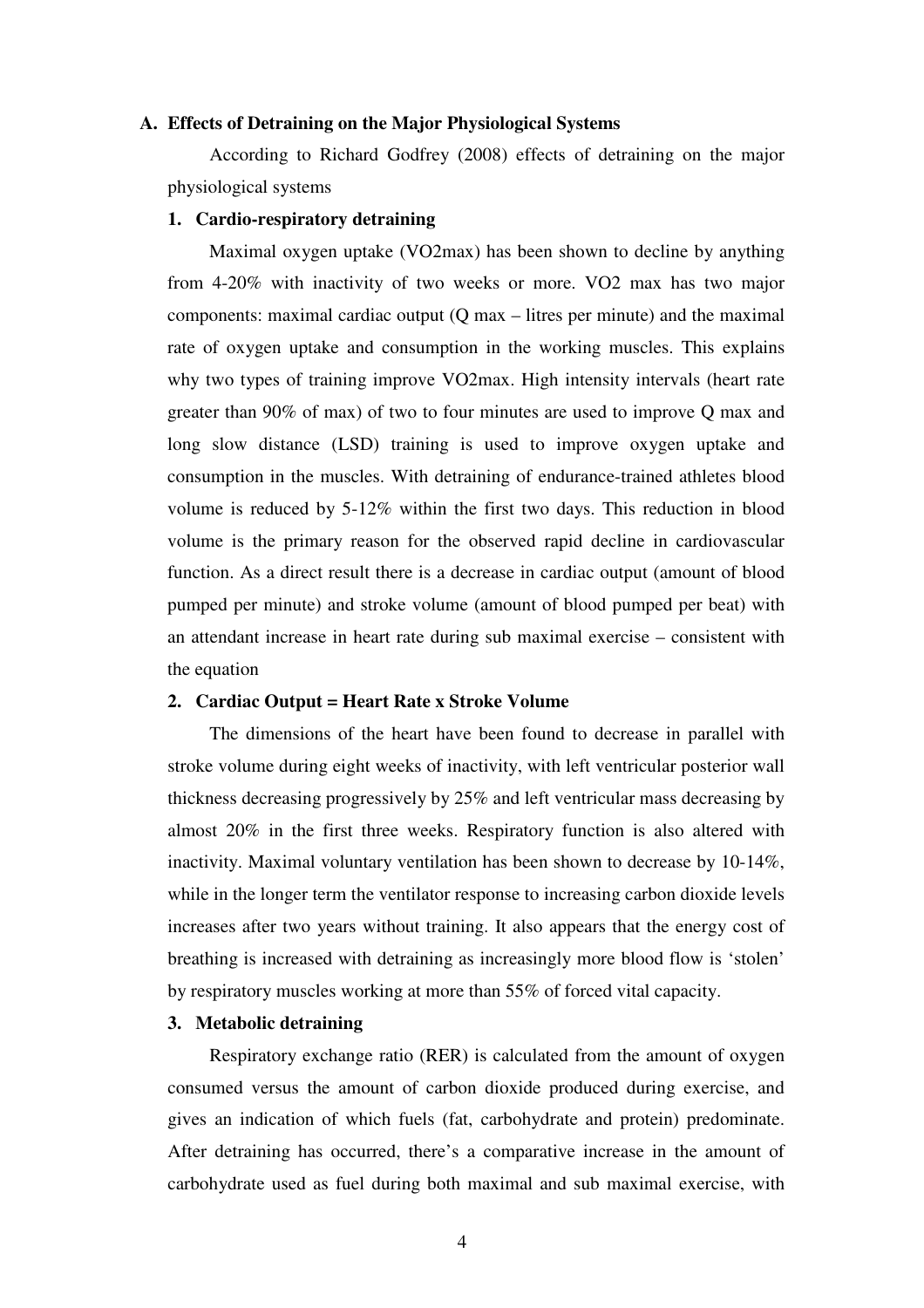less energy derived from fat. As a consequence of hard training at or close to lactate threshold for a number of weeks, two main adaptations occur providing evidence of improved endurance: reduced sub maximal blood lactate and a higher exercise intensity before lactate threshold is reached (see box below). However, with detraining the opposite occurs, and higher blood-lactate concentrations have been measured in swimmers and in endurance-trained runners and cyclists at a lower percentage of VO2max after just a few days of inactivity. However, when compared to sedentary individuals, those previously highly trained still have a lactate threshold at a higher percentage of their VO2max, even after detraining.

## **4. Muscular detraining**

In previously active individuals, four weeks without training results in muscle capillarisation returning to pre-training baseline but it still remains above that found in sedentary individuals. Oxygen uptake in muscles has been found to decrease by 8% and this is suggested to lead to the 9% decrease in VO2max observed after 3-12 weeks without training. One effect of aerobic training on muscle is an increase in the volume of mitochondria, the organelles in cells responsible for aerobic energy production. With detraining, the volume of mitochondria is reduced. However, before that occurs, the activity of the oxidative enzymes in the mitochondria can decline by 25-45% up to 12 weeks after training cessation. With high-intensity strength and power training there is increased cellular signalling that dictates many molecular changes. These cause increases in protein synthesis of the larger fast- twitch fibres and hence, several weeks after beginning training, muscle hypertrophy accompanies the observed increases in strength and power. With detraining, however, muscle cross-sectional area decreases and there is an increase in the number of oxidative fibres (slow- twitch) versus glycolytic (fast-twitch) fibres in elite power lifters and body builders.

### **5. Hormonal detraining**

Twelve weeks of inactivity has been shown to lead to a less efficient catecholamine response, that is an increased adrenaline and noradrenaline concentration during sub maximal exercise at the same relative intensity. In plain English, the same exercise is more stressful after detraining. However, some strength-trained individuals showed some positive hormonal changes after 14 days of inactivity, with increased growth hormone and testosterone and decreased cortisol concentrations in the blood.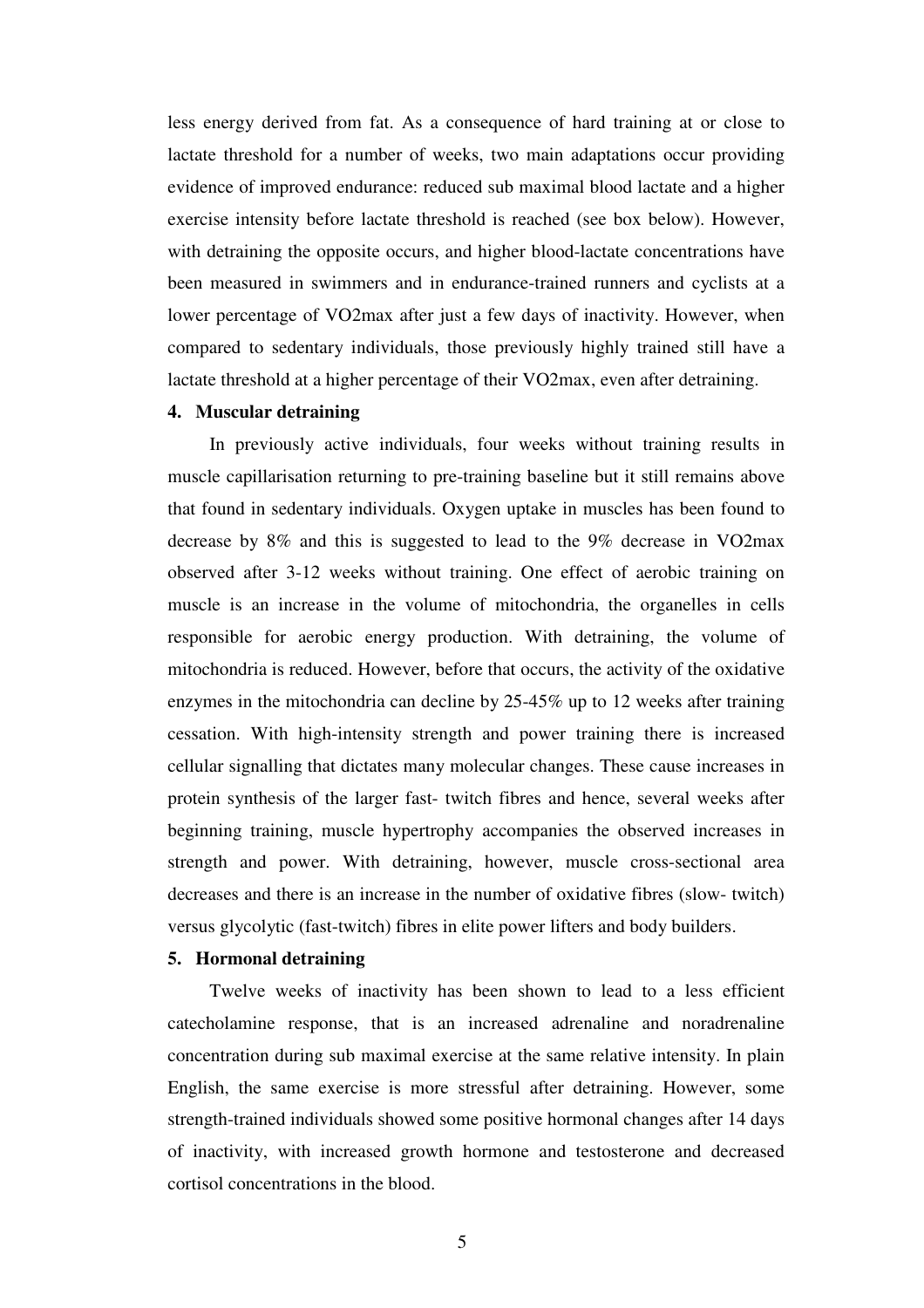According to Wilmore and Costill (1994) in the following sections, we will exame physiological responses to detraining. We will look at specific areas of concern to the athlete:

- a. Muscle strength and power
- b. Muscular endurance
- c. Speed, agility and flexibility
- d. Cardiorespiratory endurance

Detraining causes muscle atrophy, which is accompanied by losses in muscle strength and power. However, muscles require only minimal stimulation to retain these qualities during periods of reduced activity. Muscular endurance decreases after only 2 weeks of inactivity. Possible explanation for this are decreased oxidative enzyme activities, decreased muscle glycogen storage, disturbance of the acid-base balance, and decreased blood supply to the muscles.

Detraining losses in speed and agility are small, but flexibility is lost quickly. To avoid injury, atheletes should engage in year-round flexibility training. With detraining, losses of cardiorespiratory endurance are much greater than losses of muscle sterngth, power, and endurance. To maintain cardiorespiratory endurance, training must be conducted at least three times per week, and training intensity should be at least 70% of the regular training intensity.

### **B. Detraining effects on performance**

Detraining has a number of consequences for endurance performance. We know, for example, that swimming performance decreases when time is taken off between seasons. In soccer players, detraining is shown to decrease the time to exhaustion by 24% in five weeks. With long-term inactivity there can be a large decline or even a complete reversal of training-induced performance improvements. However, a relatively short break is generally not too bad and, providing the previous training adaptations were achieved with long-term (6-12 weeks) training, two weeks without training doesn't appear to produce a significant change in time to exhaustion.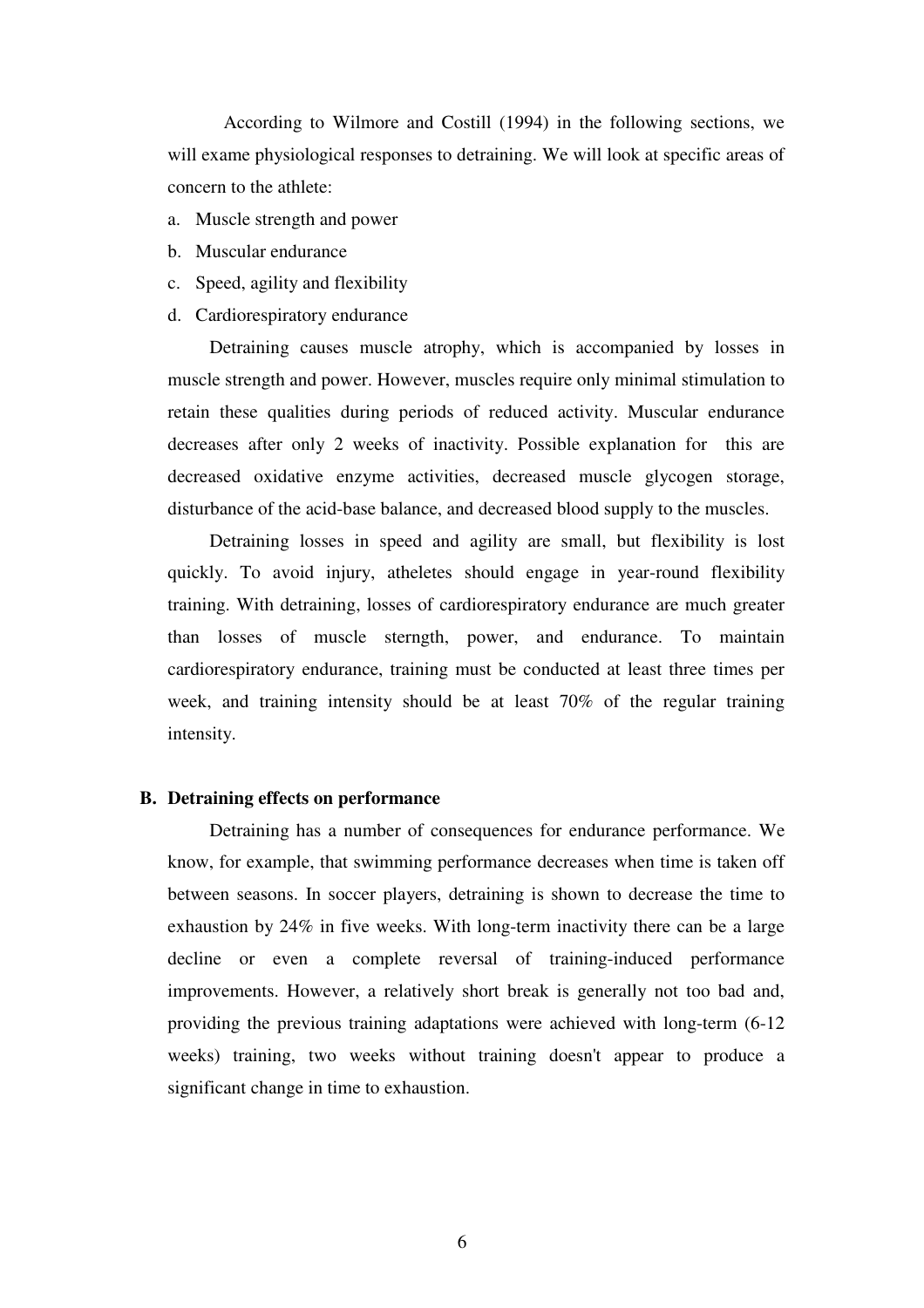

# **Figure 1. Exercise protocol or 'step test' used with rowers**

**Figure 2. An example of the submaximal portion of the lactate/work curve** 



# **C. Effects of Detraining**

With eight weeks of complete inactivity the following changes were

recorded:

- 1. The athlete lost 2kg in body weight;
- 2. Estimated percentage body fat remained the same (demonstrating a loss of muscle mass);
- 3. VO2max decreased by 8%;
- 4. Power at VO2max decreased by 20%;
- 5. Oxygen economy had decreased by 6%;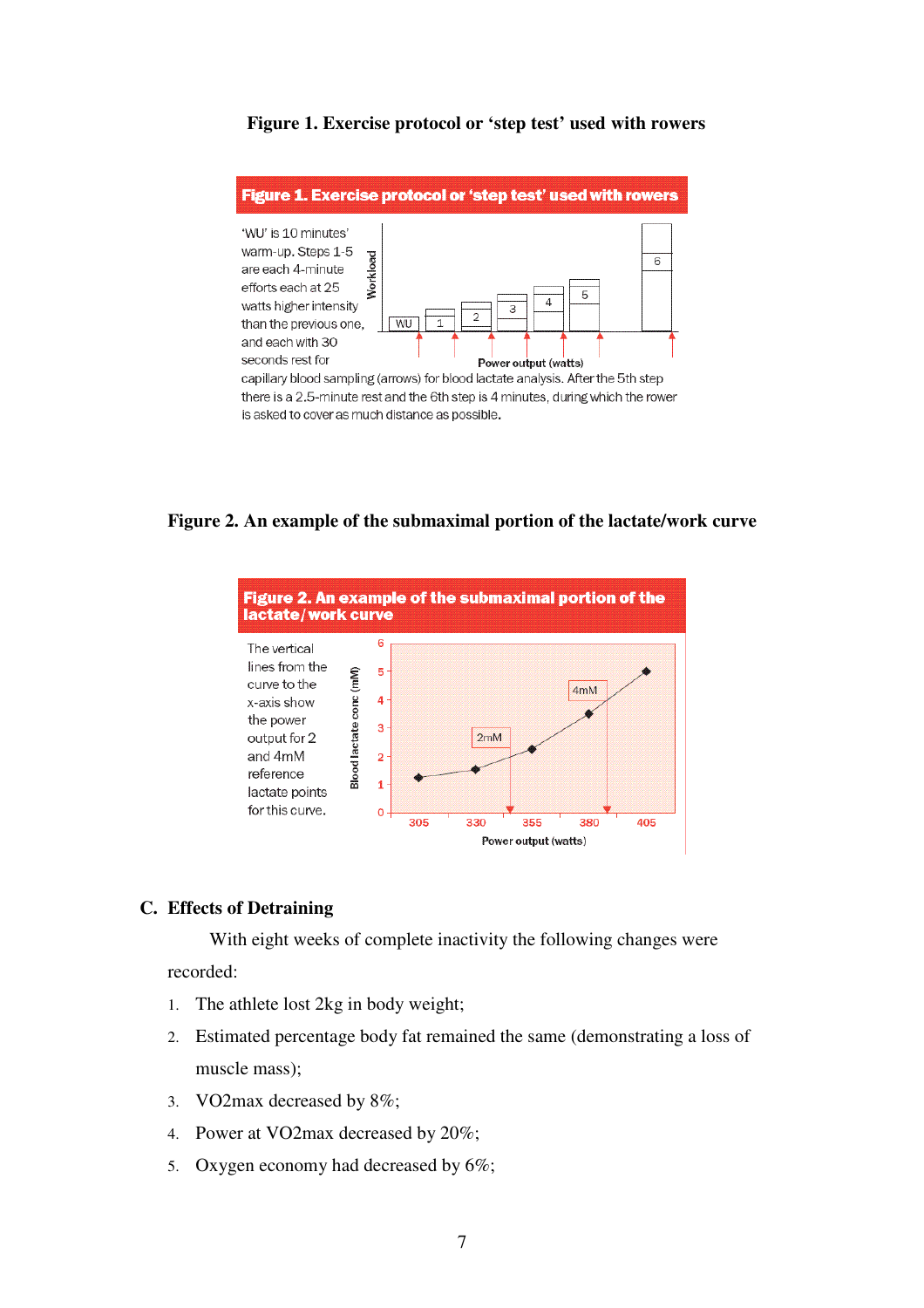- 6. Power at reference blood lactates of 2 and 4mM (see figure 2) declined by 27% and 22% respectively;
- 7. Power at lactate threshold was 30 watts lower than it had been just before the Olympics.

### **D. Effects of Retraining**

After eight and 12 weeks of retraining the rower had put on 2kg of muscle and body fat was unchanged. VO2max increased by 4% in the first eight weeks of retraining but this value increased only slightly during the next 12 weeks. In fact, after 20 weeks of retraining VO2max was still 4.4% less than the pre-Olympic value.

Power at VO2max increased by 15% in the first eight weeks of retraining and had returned to pre- Olympic values when retested 12 weeks later. After eight weeks of retraining, oxygen economy was back to the levels measured just before the Olympics. Power at a blood lactate reference value of 2mM was within just 4% of pre-Olympic values after 20 weeks, whilst power at 4mM was slightly better than pre-Olympic values after 20 weeks.

The decline seen in VO2max after detraining is very similar in our elite athlete when compared with sub- elite athletes. However, muscular power in our elite athlete seems to show a much larger decline (more than double). This study indicates that detraining is just as much of a problem for elite athletes as it is for the sub-elite. In fact, with respect to muscular power it may be even more of a problem.

Although it's clear that the longer it takes to become well conditioned, the longer it takes to lose it, there's little doubt that any prolonged period of inactivity will result in physiological and, ultimately, performance decline. Moreover, little work exists about the appropriate time-course for regaining physiological conditioning after a lay-off. Clearly though, it's a 'long road back' and these findings suggest that the time-course for regaining top-level condition should not be guessed at, but rather assessed through regular monitoring and testing. Because practical realities might make this difficult, careful planning and restriction of time off may be required.